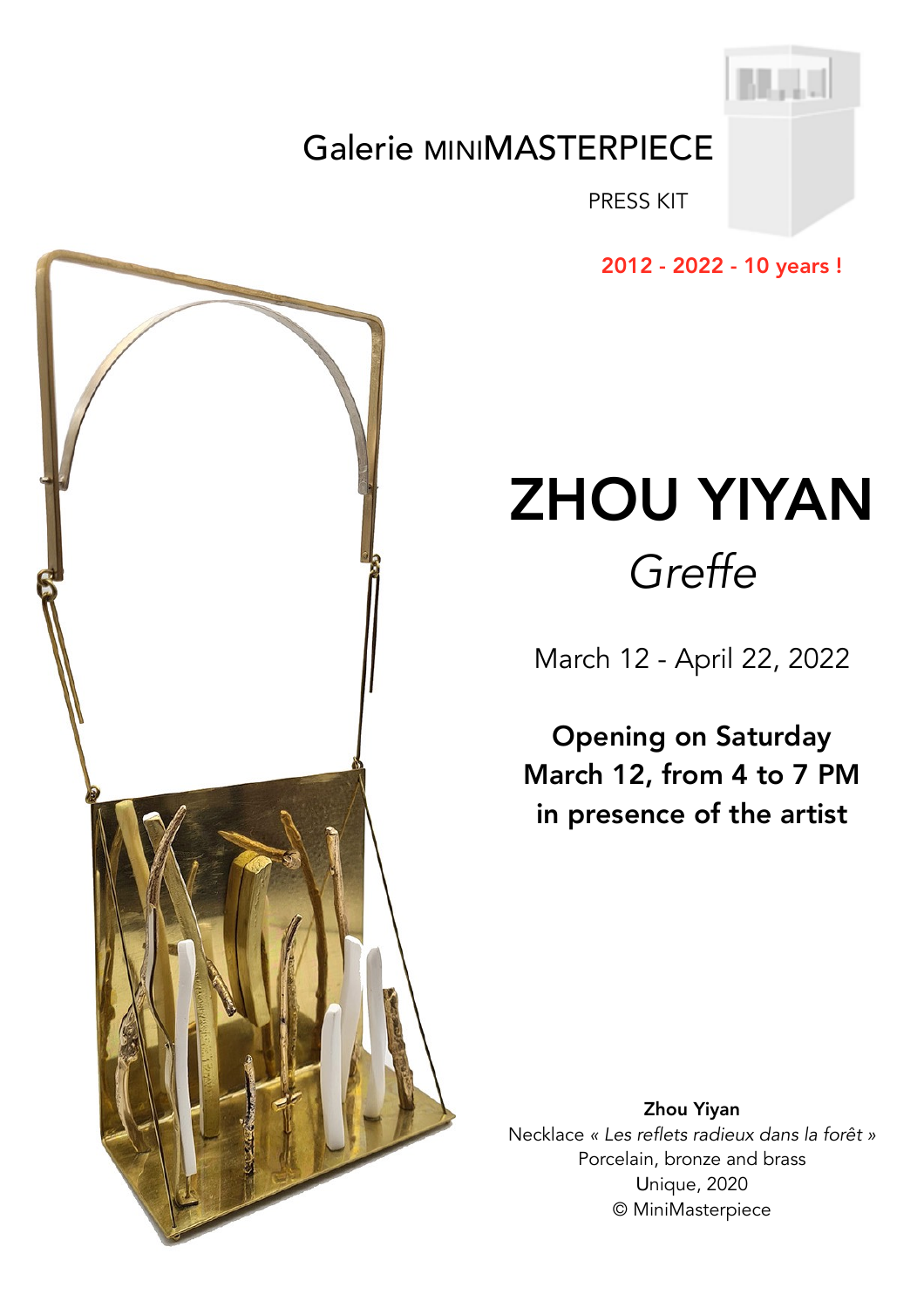"Greffe", presenting the harmonious alliance of bronze and porcelain, is Zhou Yiyan's second solo exhibition at the MiniMasterpiece gallery - the first having been held in 2016.

" Greffe" brings together a dozen original jewels, necklaces and rings, created by the artist between 2019 and 2022.

HD IMAGES AVAILABLE UPON REQUEST



*Zhou Yiyan* Necklace *« Une greffe »*  Porcelain, bronze and silver, Unique, 2019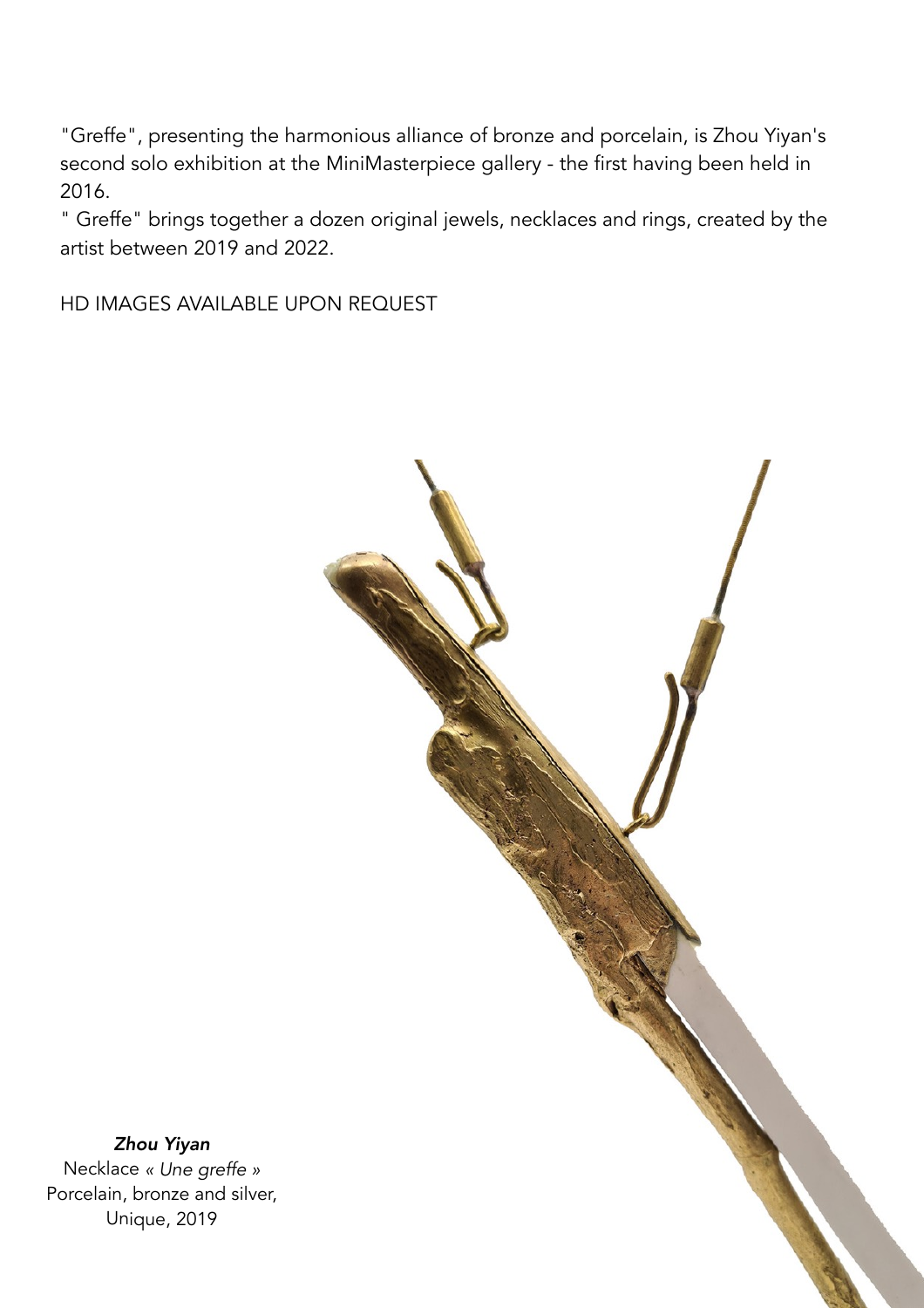

*Zhou Yiyan* Necklace *« La première greffe »* Porcelain, bronze, brass and string for instrument Unique, 2019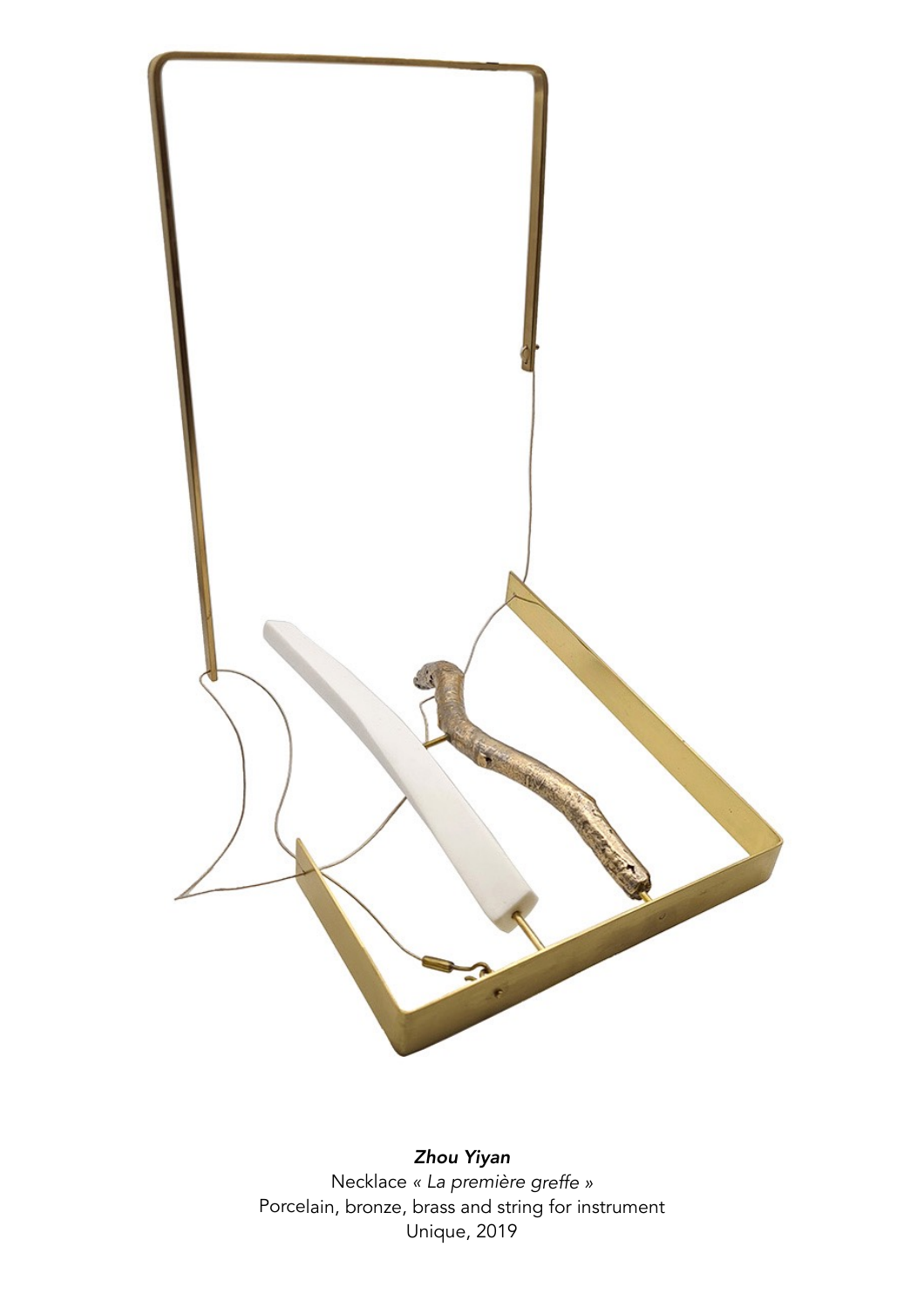

## *Zhou Yiyan* Necklace *« Traverser »*  Porcelain, bronze and silver Unique, 2020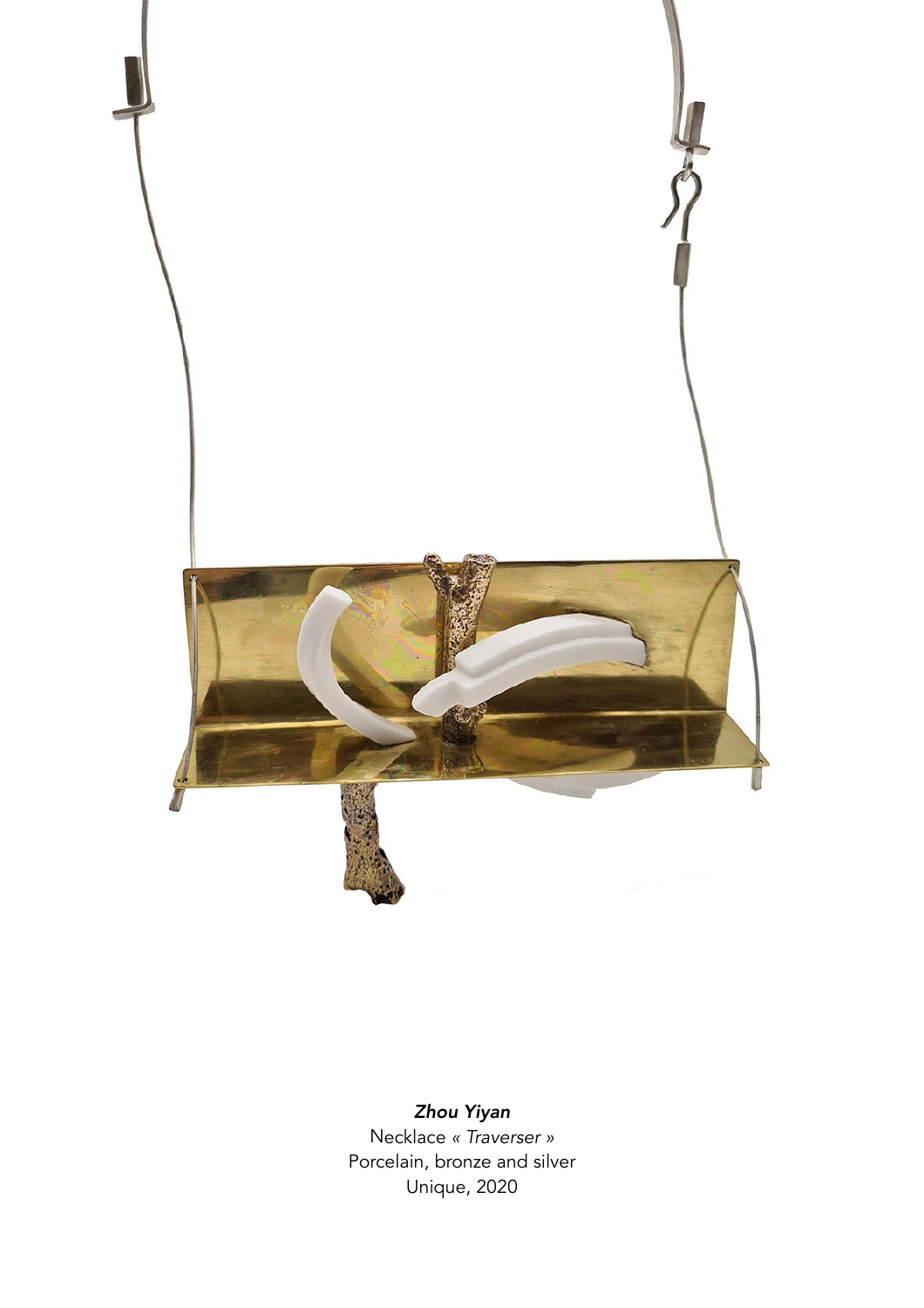

## Zhou Yiyan

**Zhou Yiyan** works on diverse materials with a view to combining opposites. Bringing together porcelain and bronze, exploiting the contrast of their respectively smooth, rough, shiny and matte surfaces, she manages to achieve unions that seem at once impossible and yet harmonious.

Designed like sculptures, her works combine the delicacy and fragility of porcelain with the sheer strength of metal, giving off both warm and cool reflections under light.

The complex interlacing of connected forms, both constructed and deconstructed, augments the inherent abundance of such a combination.

Zhou Yiyan's work expresses the possibility of reconciled alliance between differences, a metaphor for human relations as a renewed source of strength and beauty.

**Zhou Yiyan** studied art and design at Shanghai Normal University and fashion design at Studio Berçot in Paris. Her work has been praised for its beauty and originality, and in 2016 she won the Ateliers d'art de France Young Creative Craftworker's Award.